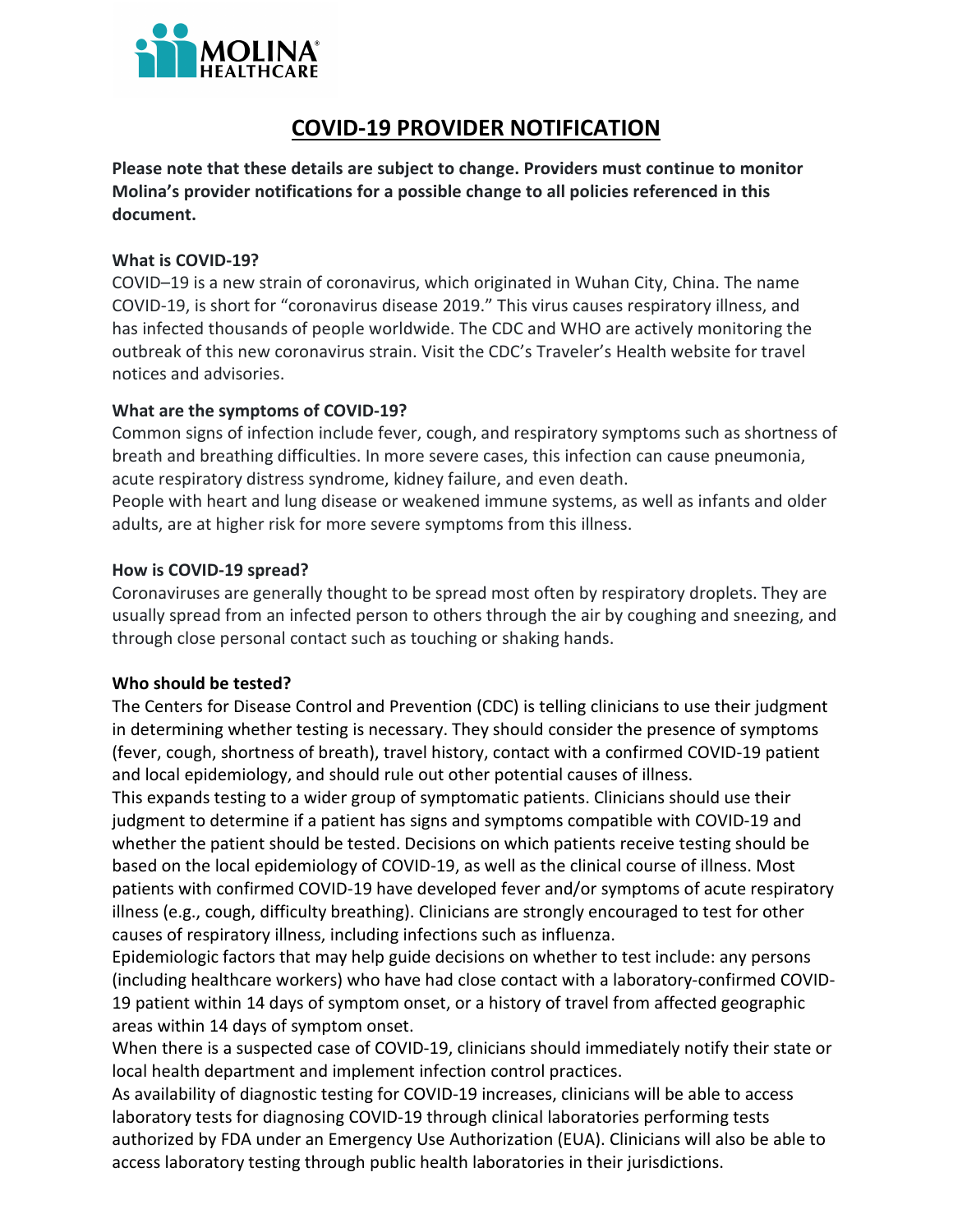#### **What billing codes are related to COVID-19?**

| <b>CPT</b> | <b>Description HCPCS</b>                                    | Price   |
|------------|-------------------------------------------------------------|---------|
| U0001      | This code is used specifically for CDC testing laboratories | \$35.91 |
| U0002      | This code is used for non–CDC testing laboratories          | \$51.31 |

| $ICD-10$       | <b>Description</b>                                                                      |  |
|----------------|-----------------------------------------------------------------------------------------|--|
| B97.29         | Other coronavirus as the cause of diseases classified elsewhere                         |  |
| Z03.818        | Encounter for observation for suspected exposure to other biological agents - ruled out |  |
| <b>Z20.828</b> | Contact with and (suspected) exposure to other viral communicable diseases              |  |

#### **RESOURCE REFERENCES**

CDC: ICD-10-CM Official Coding Guidelines – Supplement. Coding encounters related to COVID-19 Coronavirus Outbreak. Effective:

#### **WHAT MOLINA IS DOING TO HELP ITS MEMBERS:**

 **the outbreak continues please monitor our provider notifications for potential extension of Molina will waive co-pays and cost share for the diagnostic laboratory test for COVID-19. (If this policy).** This policy will cover the test kit for patients who meet CDC guidelines for testing, which can be done in any approved laboratory location. Molina will waive the member costs associated with this diagnostic testing for COVID-19 at any authorized location for all Medicare, Marketplace, and Medicaid lines of business. No Prior Authorization is needed for this testing.

 (live video-conferencing) for those plans that cover this type of service. **Molina will offer zero co-pay and cost share for participating (PAR) telemedicine visits (where these are a covered benefit) - for any diagnosis. (If the outbreak continues please monitor our provider notifications for potential extension of this policy).** Teledoc will be available now for Marketplace, Molina Dual Options and DSNP. Molina members should use telemedicine as their first line of defense in order to limit potential exposure in physician offices. Cost sharing will be waived for all video visits by in-network providers delivering synchronous virtual care

Several South Carolina health systems are offering telehealth options to the public. These options are available to anyone experiencing COVID-19 symptoms in South Carolina. In order to access the free consult, **Use the promo code COVID19** 

- **[MUSC Health Virtual Urgent Care](https://campaigns.muschealth.org/virtual-care/index.html)**
- **[McLeod Telehealth](https://www.mcleodhealth.org/services/care/telehealth/)**
- **[Prisma Health Virtual Visit](https://www.prismahealth.org/virtual-visit/)**
- **[Roper St. Francis Healthcare Virtual Care](https://www.rsfh.com/virtualcare/)**